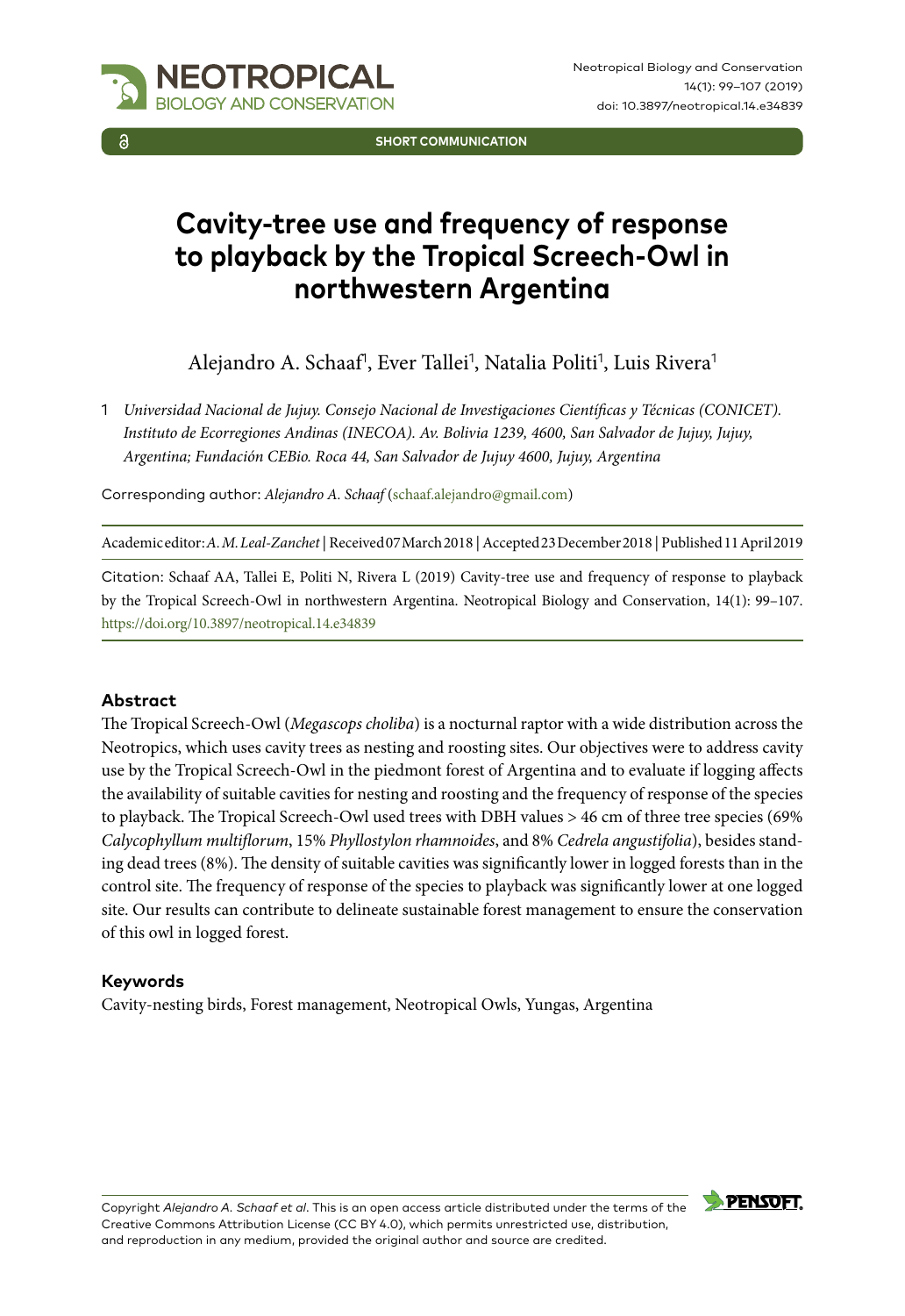#### **Introduction**

Many bird species depend on the presence of cavities for nesting, sheltering or roosting (Martin *et al*. 2004; Collias & Collias, 2014). Thus, the abundance of these birds might be affected if the numbers of available cavities decrease (LaManna and Martin, 2017; Van der Hoek *et al*. 2017). Unsustainable logging can decrease the abundance of available cavities (Politi *et al*. 2012), therefore, it is important to assess the impact of this economic activity on biodiversity, especially in tropical and subtropical forests of the Neotropics, where the area under logging has increased (Hansen *et al*. 2013; Van der Hoek *et al*. 2017).

Nocturnal forest raptors are particularly sensitive to habitat change due to their specific nesting requirements and their large home ranges (Jullien and Thiollay, 1996; Rivera-Rivera *et al*. 2012). Moreover, nocturnal raptors play a key role in the ecosystem as top predators in trophic chains (Bildstein, 2001; Sergio *et al*. 2008). The Tropical Screech-Owl (*Megascops choliba*; Strigidae) is a nocturnal raptor which uses cavities as nesting sites and has a large distribution range from Costa Rica to central Argentina (Holt *et al*. 1999; Trejo *et al*. 2012). However, little is known about Tropical Screech-Owl habitat requirements (Dias and Lima, 2015). In Argentina, only anecdotal information exists on Tropical Screech-Owl cavity tree use and other nesting characteristics (de la Peña, 2005; Ruggera *et al*. 2016). Although the species is not categorized as threatened, forest degradation and transformation can negatively affect owl populations in Argentina (Trejo *et al*. 2012). Our objectives were to evaluate use and availability of tree cavity and frequency of responses of the Tropical Screech-Owl to playback in logged Piedmont forest of northwestern Argentina. We predict that logged forests will result in a lower availability of suitable cavities for Tropical Screech-Owl, and lower species' frequency of responses to playback.

Fieldwork was conducted in the Piedmont forests of Jujuy and Salta provinces in Argentina (Figure 1). This subtropical forest is found between 400 and 900 meters a.s.l. and is characterized by a highly seasonal climate, with annual rainfall values between 800 and 1000 mm concentrated during the summer between January and March (Arias and Bianchi, 1996). We selected four sites: one control located in Calilegua Nacional Park which has not been under logging for more than 40 years (Site 1: 23°38.181'S, 64°35.674'W), and three others that are currently under conventional logging (Site 2: 22°27.255'S, 63°58.553'W; Site 3: 22°05.373'S, 63°44.810'W; Site 4: 24°11.435'S, 64°34.449'W) (Figure 1). The sites are dominated by typical tree species of the Piedmont forest; such as *Calycophyllum multiflorum*, *Phyllostylon rhamnoides*, *Anadenanthera colubrina*, *Myroxylon peruiferum*, and *Astronium urundeuva* (Brown and Malizia, 2004).

At each site, we delimited an area of 100 ha where we conducted intensive searches for cavities used by the Tropical Screech-Owl during three consecutive breeding seasons from August to February (2014 to 2017). Searches were conducted along 4 to 6 transects per site of 1 to 1.5 km length and of 20 to 50 m wide. Encountered cavities were inspected with a mini-camera system attached to a 15 m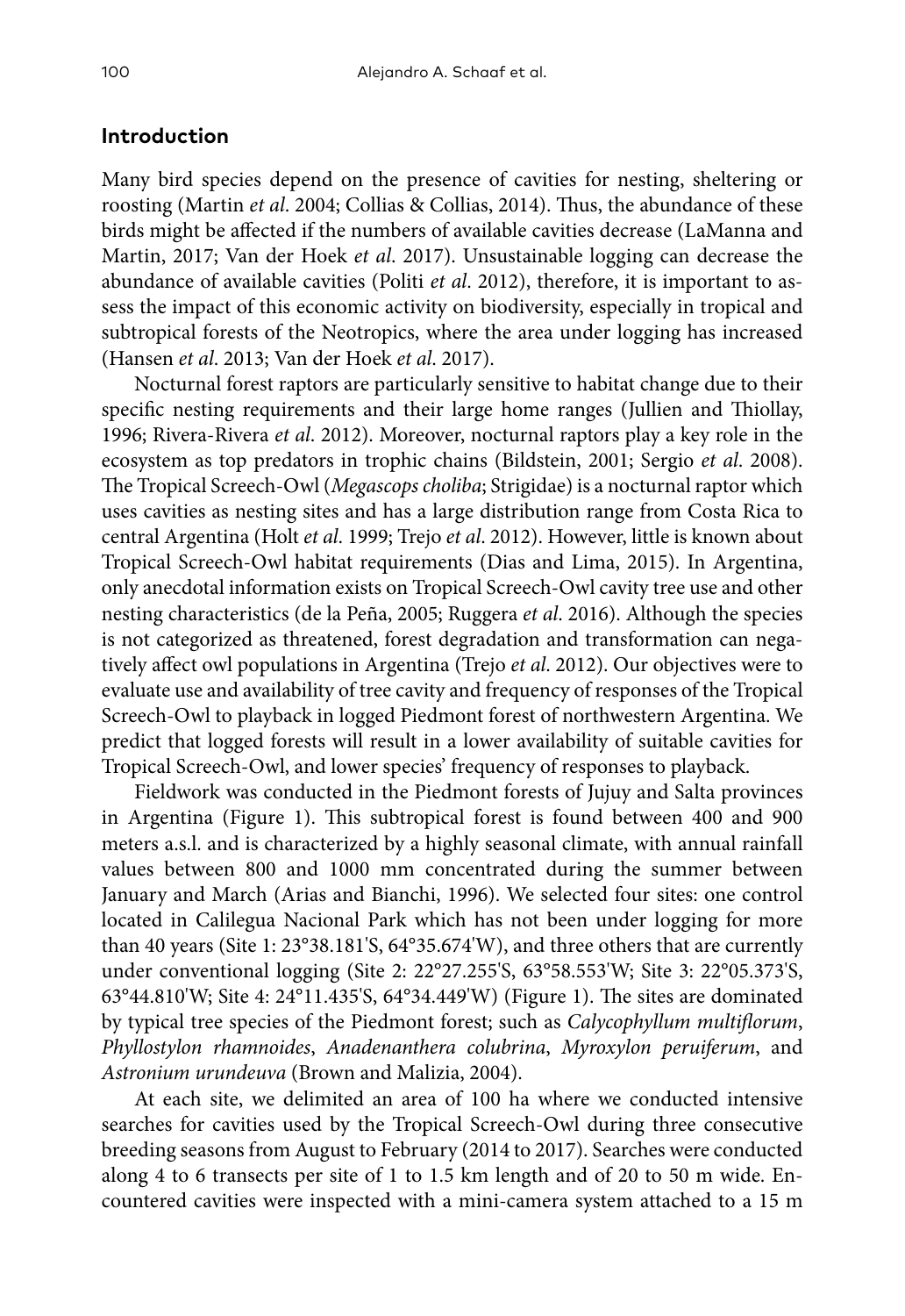

**Figure 1.** Location of the different study sites in the Piedmont forest of northwestern Argentina. Control site (1) and sites under logging (2, 3 and 4).

extendable pole (Richardson *et al*. 1999) to determine if they were used. In order to define suitable cavities for the Tropical Screech-Owl for each used cavity encountered we determined tree species and cavity origin (excavated by Woodpecker or decayed) and we measured tree diameter at breast height (DBH), cavity entrance height above the ground, horizontal and vertical entrance diameter (to determine cavity entrance area by using the formula of an ellipse), and internal cavity depth (Politi *et al.* 2010; Ruggera *et al.* 2016).

To determine the availability of suitable cavities for the Tropical Screech-Owl, we randomly selected 50 x 50 m plots (10 plots in sites 1 and 3 and 20 plots in sites 2 and 4) from a 100 ha grid (Politi *et al*. 2010). Suitable cavities were defined according to the characteristics used by the species, based on the range values of each characteristic defined in the result section.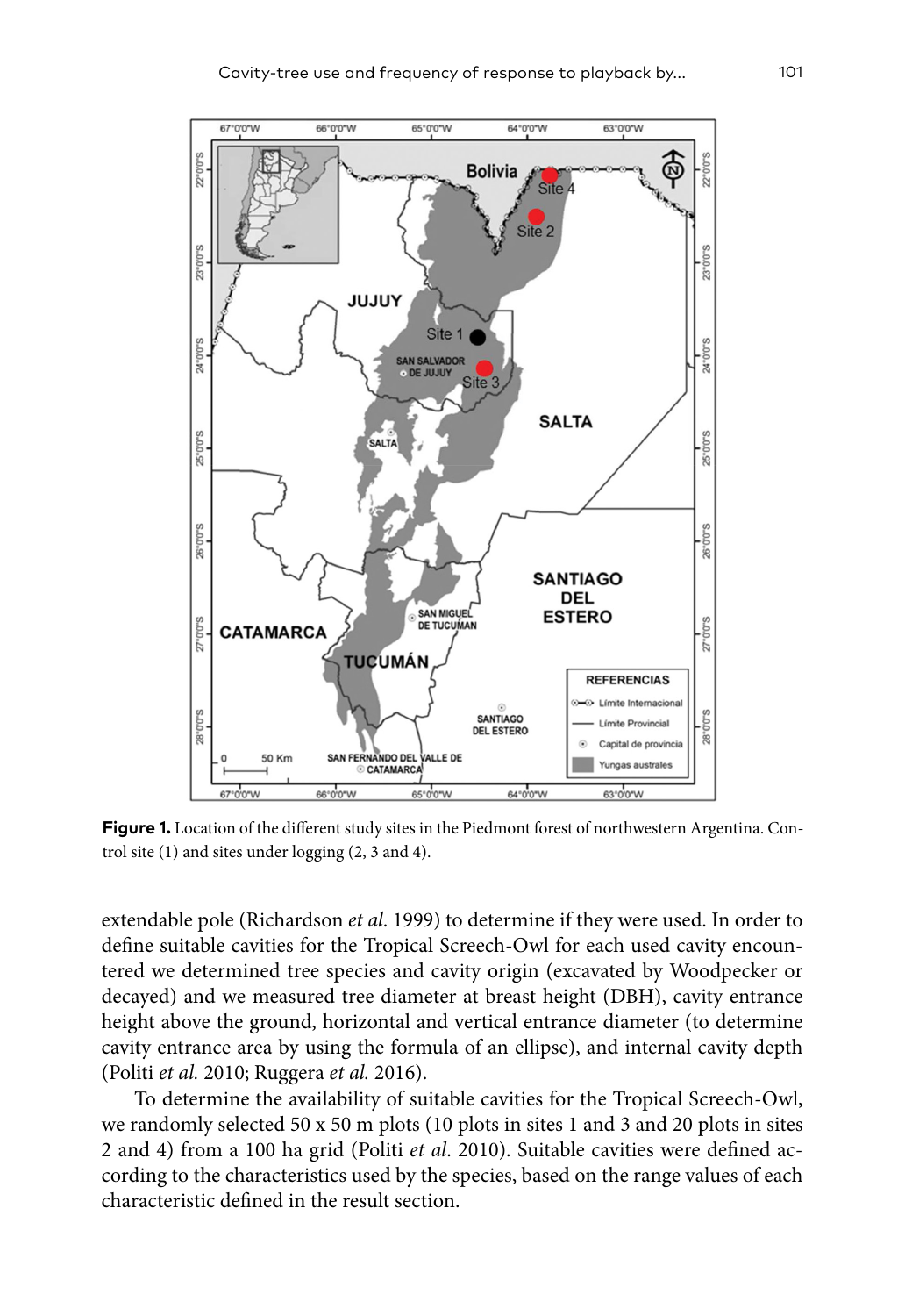At each site and within the 100 ha grid, we conducted 15 point counts to record the Tropical Screech-Owl from October 2016 to January 2017 in coincidence with the reproductive period of the species. Point counts were separated by at least 150 m, because of a minimum of 100 m is considered enough to avoid overestimation of individuals or the re-count of individuals (Borges *et al*. 2004). Point counts at each site were carried out during two or three consecutive days between 8h and 11h p.m., in coincidence with the highest peak of activity of nocturnal raptors. At each point count, we broadcasted a recording of the owl vocalizations (extracted from Xeno-canto Foundation 2008) for 10 minutes to elicit a vocal or visual response (Fuller and Mosher, 1987). We recorded frequency of responses of the Tropical Screech-Owl within a 50 m radius during the 10 minutes. Point counts were not conducted in adverse weather conditions (Hardy and Morrison, 2000; Rivera-Rivera *et al*. 2012). The number of responses of the Tropical Screech-Owl at each point count was used to calculate the frequency of responses at each site.

We compared the frequency of responses of Tropical Screech-Owl, the density of used cavities, cavity and tree characteristics (tree DBH, cavity height, cavity entrance size) of used cavities, and the density of used cavity trees species between sites with a Kruskal-Wallis test (H) due to the non-normal distribution of the data. All comparisons were performed with the INFOSTAT software, using a significance level of 0.05 (Di Rienzo *et al*. 2002).

We found a total of 13 cavities used by the Tropical Screech-Owl in decayed cavities in the following tree species: *Calycophyllum multiflorum* (69%), *Phyllostylon rhamnoides* (15%), and *Cedrela angustifolia* (8%), as well as in standing dead trees (8%). Used cavities were found in trees with a DBH of  $47.83 \pm 2.42$  cm (range=  $46.12 - 49.54$  cm), cavity entrance height of  $5.20 \pm 0.75$  m (range=  $4.67 -$ 5.73 m), and cavity entrance area of 283.39  $\pm 81.04$  cm<sup>2</sup> (range= 226.08 – 340.69 cm<sup>2</sup>) with a cavity depth > 10 cm. The frequency of responses of the Tropical Screech-Owl was significantly higher in control site than in logged site  $4$  (H= 8.58; p< 0.05) (Figure 2). The control site showed a significantly higher density of suitable cavities, higher DBH values, and higher density of suitable cavities of *C. multiflorum* and *P. rhamnoides* than logged sites (Table 1).

In logged Piedmont forest the lower availability of cavities suitable for the Tropical Screech-Owl may explain the lower frequency of responses to playback of the species as shown for other nocturnal raptors (Carrete *et al*. 2009). *Calycophyllum multiflorum, Phyllostylon rhamnoides*, and *Cedrela angustifolia* are highly valuable timber species and, consequently, have a high removal rates in logged sites resulting in a decrease in the density of these tree species (Politi *et al*. 2010). In site 4 we did not find cavity trees available of *P. rhamnoides* or *C. angustifolia*. In addition, the density of *C. multiflorum* with cavities was lower and cavity trees always had lower DBH values (Table 1). The frequency of the owl's response to playback may not have differed between the logged sites 2 and 3, and the control because there still are available cavities in *P. rhamnoides*, *C. angustifolia*, and standing dead trees.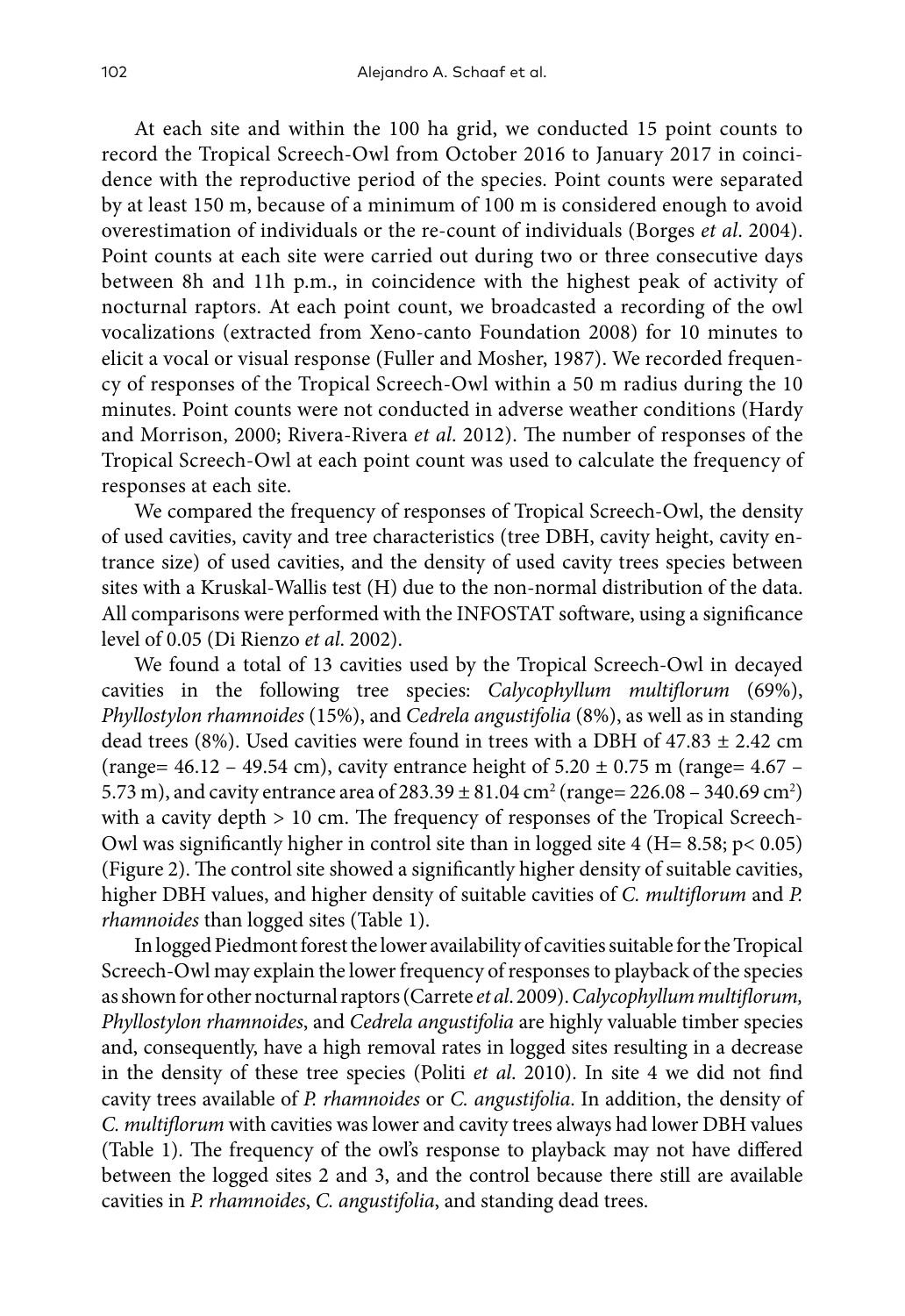

**Figure 2.** Frequency of response of the Tropical Screech-Owl in point count (mean  $\pm$  SE) using Raptor calls technique (playback) in three logged sites and one control site (not logged) in the Piedmont forest of northwestern Argentina. Different letters indicate significant differences between sites (Kruskal-Wallis tests; p < 0.05).

Logging operations in the Piedmont forest should retain trees of 46-50 cm DBH of those tree species which is the minimum size required by the Tropical Screech-Owl. The importance of large trees has already been stated for other cavity nesting bird species inhabiting the Piedmont forest (Albanesi *et al*. 2016; Ruggera *et al*. 2016). Although the Tropical Screech-Owl has been suggested to be a generalist species (de la Peña, 2005), it is worth noting its narrow tree size requirements (46- 50 cm DBH), indicating that it may be a specialist species in the Piedmont forests regarding cavity tree requirements (Claudino *et al*. 2012; Dias and Lima, 2015).

While the results suggest the existence of a threshold in Piedmont forests regarding the density of suitable cavities (0.40 cavity/ha), below which the frequency of response to playback of this Owl decreases, it is necessary to point out that this particular species can be found in diverse environments (e.g., Open forest, urban parks or plantations; de la Peña, 2005; Enriquez, 2017). Therefore, thresholds cannot be generalized to other environments and further research is needed. The results of this study can be useful to delineate sustainable forest management guidelines to ensure the conservation of Tropical Screech-Owl and other biodiversity components in logged forests (Lindenmayer, 2000; Politi *et al*. 2009, 2010).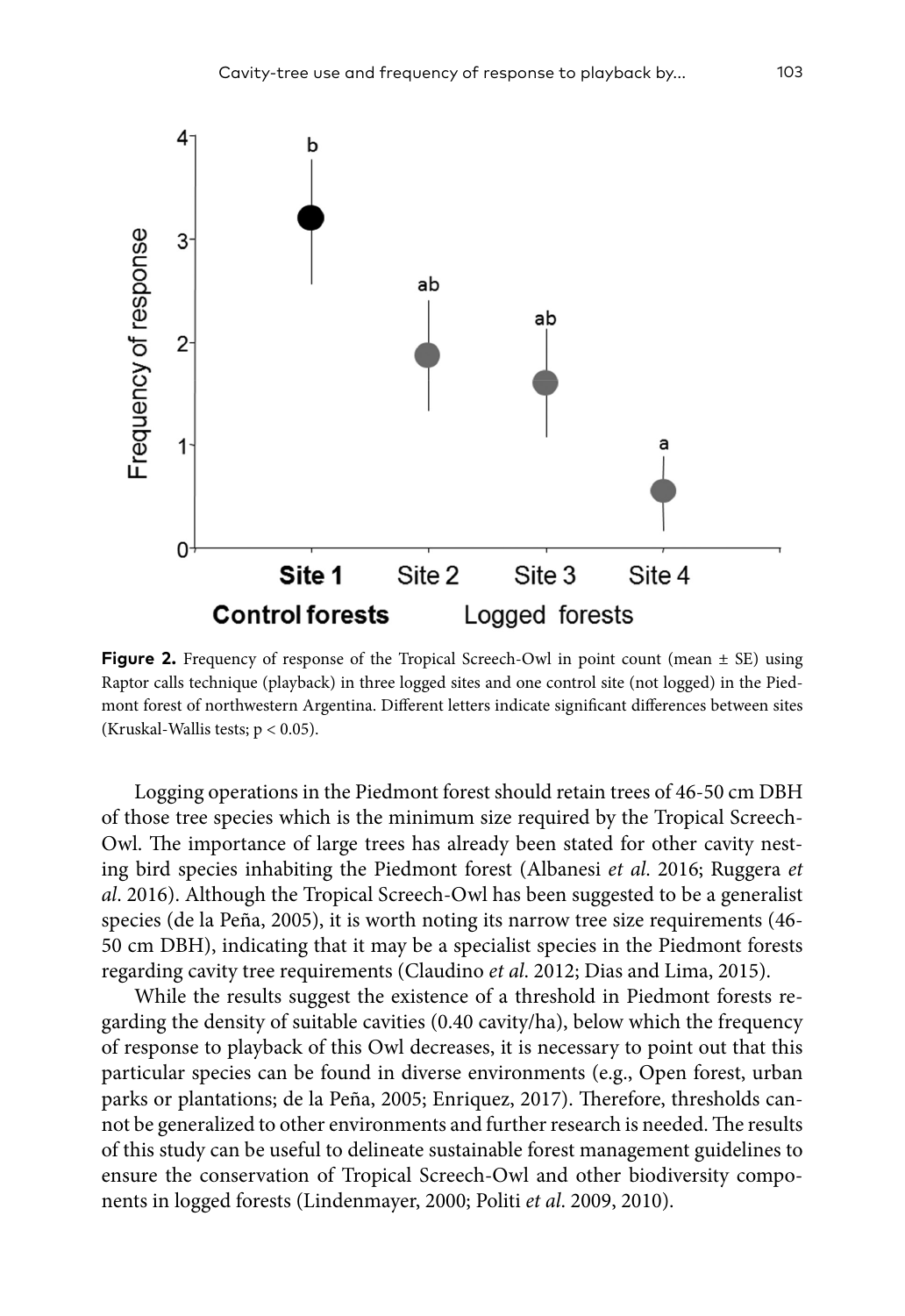| <b>Table 1.</b> Characteristics of trees and cavities suitable for the Tropical Screech-Owl and cavity density |
|----------------------------------------------------------------------------------------------------------------|
| ha in three logged sites and one control site in the Piedmont forests of northwestern Argentina. $n=$          |
| total plots; different superscript letters indicate significant differences between sites (Kruskal-Wallis      |
| tests; $p < 0.05$ ).                                                                                           |

|                                         | <b>Control site</b>            | Logged sites               |                               |                              |       |
|-----------------------------------------|--------------------------------|----------------------------|-------------------------------|------------------------------|-------|
|                                         | Site 1                         | Site 2                     | Site 3                        | Site 4                       | H     |
|                                         | $n=10$                         | $n=20$                     | $n=20$                        | $n=10$                       |       |
| Cavity tree DBH (cm)                    | $56.95 \pm 11.97^{\rm b}$      | $38.26 \pm 3.200^a$        | $33.45 \pm 2.67$ <sup>a</sup> | $33.33 \pm 3.320^a$          | 12.89 |
| Cavity entrance height (m)              | $8.25 \pm 2.89^{\circ}$        | $6.04 \pm 0.95^{\text{a}}$ | $5.85 \pm 0.21$ <sup>a</sup>  | $4.62 \pm 0.87$ <sup>a</sup> | 4.70  |
| Cavity entrance area (cm <sup>2</sup> ) | $665.70 \pm 672.92^{\text{a}}$ | $233.81 + 55.62^a$         | $216.49 \pm 26.15^{\circ}$    | $199.16 \pm 30.08^{\circ}$   | 4.84  |
| Total cavity tree /ha                   | $4.80 \pm 4.17^b$              | $0.80 \pm 2.53^{\circ}$    | $0.60 \pm 1.47$ <sup>a</sup>  | $0.4 \pm 1.23^{\circ}$       | 9.39  |
| Cavity tree/ha of C. multiflorum        | $1.60 \pm 2.07^{\rm b}$        | $0.40 \pm 1.23^{\text{a}}$ | $\mathbf{O}^{\mathrm{a}}$     | $0.4 + 1.26^a$               | 3.2   |
| Cavity tree/ha of P. rhamnoides         | $2.00 \pm 2.83^b$              | $0.20 \pm 0.89^{\circ}$    | $0.20 \pm 0.89^{\rm a}$       | $\mathbf{0}^{\text{a}}$      | 3.93  |
| Cavity tree/ha of C. balansae           | $0.40 \pm 1.26^{\circ}$        | $0^a$                      | $0.20 \pm 0.89^{\rm a}$       | $0^a$                        | 0.25  |
| Cavity tree/ha of snags                 | $0.80 \pm 1.69^{\circ}$        | $0.20 \pm 0.89^{\circ}$    | $0.20 \pm 0.89^{\text{a}}$    | $\mathbf{0}^{\text{a}}$      | 0.69  |

## **Acknowledgments**

We thank National Park Administration of Argentina for allowing us to work in Calilegua National Park. Thanks to Cecilia García and Thaís Bonato de Arruda for their comments on the manuscript and all the people who helped with the fieldwork, for their big effort and support. We want to thank the anonymous reviewers for their detailed comments, which have greatly improved the quality of the manuscript. Fieldwork was supported with funds from Agencia Nacional de Promoción Científica y Tecnológica (PICT 2012-0892, BID, PICT 2014-1388, BID), CONICET (PIP 112-201201-00259 CO) and CONICET-UNJU (PIO 1402014100133), and UNJU (SECTER B 046). Also, Idea Wild, Association of Field Ornithologists, Optic for the Tropic and Rufford Small Grants.

## **References**

- ARIAS, M.; BIANCHI, A. R. 1996. *Estadísticas climatológicas de la Provincia de Salta*. Gobierno de Salta, Dirección de Medio Ambiente y Recursos Naturales, 189 p.
- BILDSTEIN, K. L. 2001. Why migratory birds of prey make great biological indicators. *Hawkwatching in the Americas.* North Wales, Hawk Migration Association of North America, p. 169–179.
- BORGES, S. H.; HENRIQUES, L. M.; CARVALHAES, A. 2004. Density and Habitat Use by Owls in Two Amazonian Forest Types (Densidad y uso de habitat por varias especies de búhos en dos tipos de bosques amazónicos). *Journal of Field Ornithology*, **75** (2):176– 182.<https://doi.org/10.1648/0273-8570-75.2.176>
- BROWN, A. D.; MALIZIA, L. R. 2004. Las selvas pedemontanas de las Yungas. *Ciencia hoy*, **14**(83): 52–63.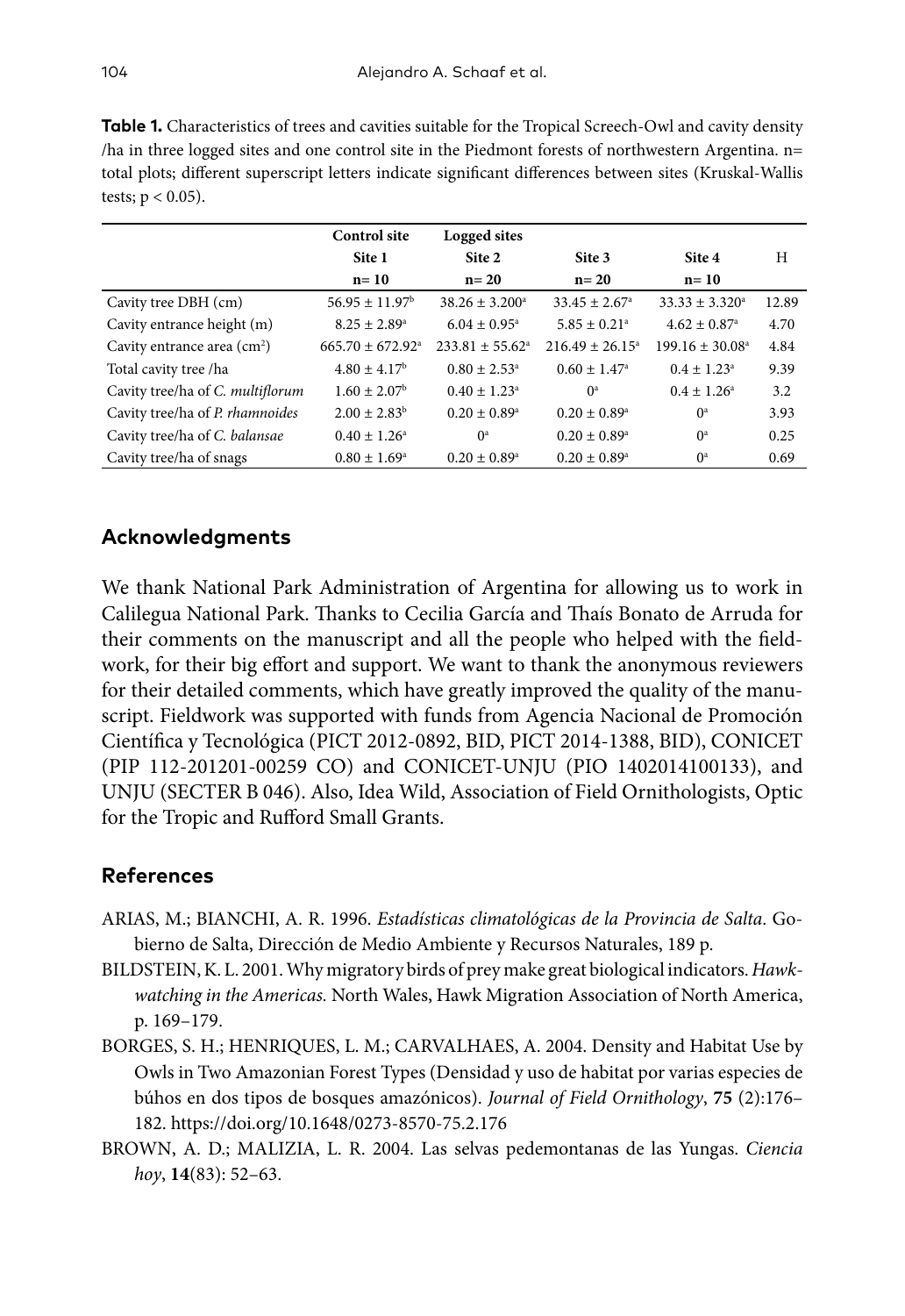- CARRETE, M.; TELLA, J. L.; BLANCO, G.; BERTELLOTTI, M. 2009. Effects of habitat degradation on the abundance, richness and diversity of raptors across Neotropical biomes. *Biological Conservation*, **142**(10): 2002–2011.<https://doi.org/10.1016/j.biocon.2009.02.012>
- CLAUDINO, R. M.; RODRIGUES, R. C.; BIZ SILVA, M. R. 2012. New record of nesting site of tropical screech owl (*Megascops choliba*) from Brazil. *Ornitologia Neotropical*, **23**(1): 137–141.
- COLLIAS, N. E.; COLLIAS, E. C. 2014. *Nest building and bird behavior*. New Jersey, Princeton University Press, 358 p.
- DE LA PEÑA, M. 2005. *Reproducción de las aves argentinas (con descripción de pichones)*. LOLA, Buenos Aires, Argentina.
- DI RIENZO, J.; BALZARINI, M.; GONZÁLEZ, I.; TABLADA, M.; GUZMÁN, W.; ROBLE-DO, C.; CASANOVES, F. 2002. Software Infostat Versión 1.1. Grupo Infostat, Universidad Nacional de Córdoba, Argentina.DIAS, R. I.; LIMA, M. R. 2015. Breeding biology and nest survival in Tropical Screech-Owls (*Megascops choliba*) in the Brazilian Cerrado. *The Wilson Journal of Ornithology*, **127**(3): 432–440.<https://doi.org/10.1676/14-099.1>
- ENRIQUEZ, P. L. 2017. *Neotropical Owls: Diversity and Conservation*. Switzerland, Springer, 670 p. <https://doi.org/10.1007/978-3-319-57108-9>
- FULLER, M. R.; MOSHER, J. A. 1987. *Raptor survey techniques*. Washington, US Fish and Wildlife Service, pp. 37–65
- HANSEN, M. C.; POTAPOV, P. V.; MOORE, R.; HANCHER, M.; TURUBANOVA, S.; TY-UKAVINA, A.; THAU, D.; STEHMAN, S.V.; GOETZ, S.J.; LOVELAND, T.R.; KOM-MAREDDY, A.; EGOROV, A.; CHINI, L.; JUSTICE, C.O.; TOWNSHEND, J.R.G. 2013. High-resolution global maps of 21st-century forest cover change. *Science*, **342**(6160): 850–853. <https://doi.org/10.1126/science.1244693>
- HARDY, P. C.; MORRISON, M. L. 2000. Factors affecting the detection of elf owls and western screech owls. *Wildlife Society Bulletin*, **28**: 333–342. <https://doi.org/10.1002/jwmg.192>
- HERRANDO, S.; WEISERBS, A.; QUESADA, J.; FERRER, X.; PAQUET, J. Y. 2012. Development of urban bird indicators using data from monitoring schemes in two large European cities. *Animal Biodiversity and Conservation*, **35**(1): 141–150.
- HOLT, D. W.; BERKELY, R.; DEPPE, C.; ENRIQUEZ-ROCHA, P. L.; OLSEN, P. D.; PETER-SON, J. L.; ...WOOD, K. L. 1999. *Ferruginous pygmy-owl*. *In*: J.Hoyo ; A. Elliot, ; J.Sargatal (eds.) Handbook of the Birds of the World, vol. 5. Barcelona, Lynx Edicions, 217 p.
- JULLIEN, M.; THIOLLAY, J. M. 1996. Effects of rain forest disturbance and fragmentation: comparative changes of the raptor community along natural and human-made gradients in French Guiana. *Journal of Biogeography*, **23**(1): 7–25. [https://doi.org/10.1046/](https://doi.org/10.1046/j.1365-2699.1996.00963.x) [j.1365-2699.1996.00963.x](https://doi.org/10.1046/j.1365-2699.1996.00963.x)
- LAMANNA, J. A.; MARTIN, T. E. 2017. Logging impacts on avian species richness and composition differ across latitudes and foraging and breeding habitat preferences. *Biological Reviews*, **92**(3): 1657–1674.<https://doi.org/10.1111/brv.12300>
- LINDENMAYER, D. B.; MARGULES, C. R.; BOTKIN, D. B. 2000. Indicators of biodiversity for ecologically sustainable forest management. *Conservation biology*, **14**(4): 941–950. <https://doi.org/10.1046/j.1523-1739.2000.98533.x>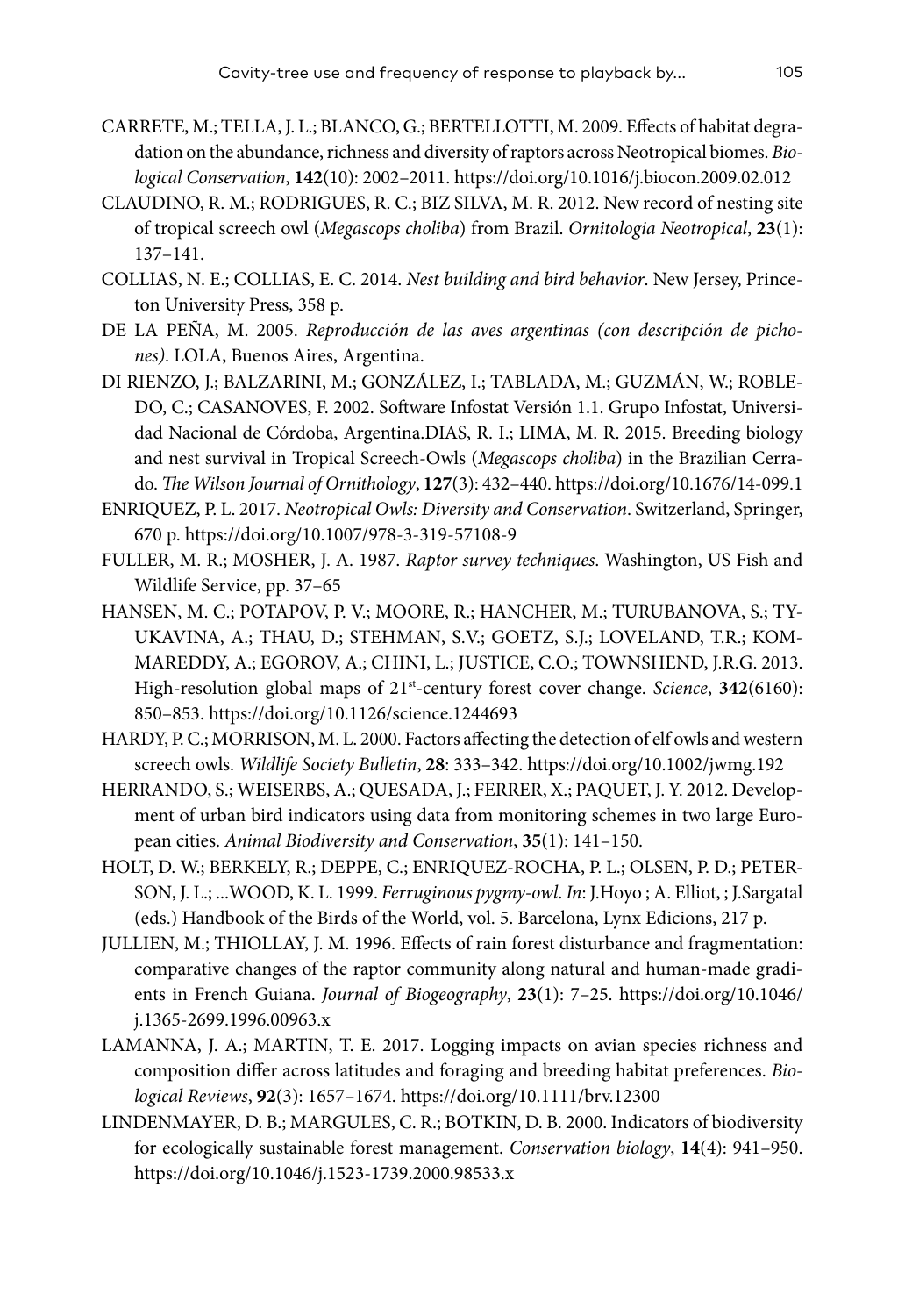- MARTIN, K.; AITKEN, K. E.; WIEBE, K. L. 2004. Nest sites and nest webs for cavity-nesting communities in interior British Columbia, Canada: nest characteristics and niche partitioning. *The condor*, **106**(1): 5–19.<https://doi.org/10.1650/7482>
- POLITI, N.; HUNTER JR, M.; RIVERA, L. 2009. Nest Selection by Cavity‐nesting Birds in Subtropical Montane Forests of the Andes: Implications for Sustainable Forest Management. *Biotropica*, **41**(3): 354–360.<https://doi.org/10.1111/j.1744-7429.2008.00481.x>
- POLITI, N.; HUNTER JR, M.; RIVERA, L. 2010. Availability of cavities for avian cavity nesters in selectively logged subtropical montane forests of the Andes. *Forest Ecology and Management*, **260**(5), 893–906.<https://doi.org/10.1016/j.foreco.2010.06.009>
- POLITI, N.; HUNTER, M.; RIVERA, L. 2012. Assessing the effects of selective logging on birds in Neotropical piedmont and cloud montane forests. *Biodiversity and Conservation*, **21**(12): 3131–3155. <https://doi.org/10.1007/s10531-012-0358-3>
- RICHARDSON, D. M.; BRADFORD, J. W.; RANGE, P. G.; CHRISTENSEN, J. 1999. A video probe system to inspect Red-cockaded Woodpecker cavities. *Wildlife Society Bulletin (1973-2006)*, **27**(2), 353–356.
- RENWICK, A. R.; JOHNSTON, A.; JOYS, A.; NEWSON, S. E.; NOBLE, D. G.; PEARCE-HIGGINS, J. W. 2012. Composite bird indicators robust to variation in species selection and habitat specificity. *Ecological Indicators*, **18**: 200–207. [https://doi.org/10.1016/j.](https://doi.org/10.1016/j.ecolind.2011.11.008) [ecolind.2011.11.008](https://doi.org/10.1016/j.ecolind.2011.11.008)
- RUGGERA, R. A.; SCHAAF, A. A.; VIVANCO, C. G.; POLITI, N.; RIVERA, L. O. 2016. Exploring nest webs in more detail to improve forest management. *Forest Ecology and Management*, **372**, 93–100. <https://doi.org/10.1016/j.foreco.2016.04.010>
- SERGIO, F.; CARO, T.; BROWN, D.; CLUCAS, B.; HUNTER, J.; KETCHUM, J.; MCHUGH, K.; HIRALDO, F. 2008. Top predators as conservation tools: ecological rationale, assumptions, and efficacy. *Annual review of ecology, evolution, and systematics*, **39**: 1–19. <https://doi.org/10.1146/annurev.ecolsys.39.110707.173545>
- TREJO, A.; BÓ, M. S.; BIONDI, L. 2012. Búhos de Argentina: estado de conservación y prioridades de investigación. *Ornitología Neotropical*, **23**; 225–232.
- VAN DER HOEK, Y.; GAONA, G. V.; MARTIN, K. 2017. The diversity, distribution and conservation status of the tree‐cavity‐nesting birds of the world. *Diversity and Distributions*, **23**(10): 1120–1131.<https://doi.org/10.1111/ddi.12601>
- XENO-CANTO FOUNDATION. 2008. *Xeno-canto America. Bird sounds for the Americas. Xeno-canto Foundation, Amsterdam* (URL: [http://www.xeno-canto.org/index\\_static.](http://www.xeno-canto.org/index_static.html) [html](http://www.xeno-canto.org/index_static.html)). Accessed on: July 2016.

# **Resumo**

# **Uso de cavidades arbóreas e frequência de resposta a playback pela corujinhado-mato em região noroeste da Argentina**

A corujinha-do-mato (*Megascops choliba*) é uma ave de rapina com hábitos noturnos e uma ampla distribuição neotropical que utiliza cavidades arbóreas para nidificação e alojamento. Nosso objetivo foi identificar o uso de cavidades pela corujinha-do